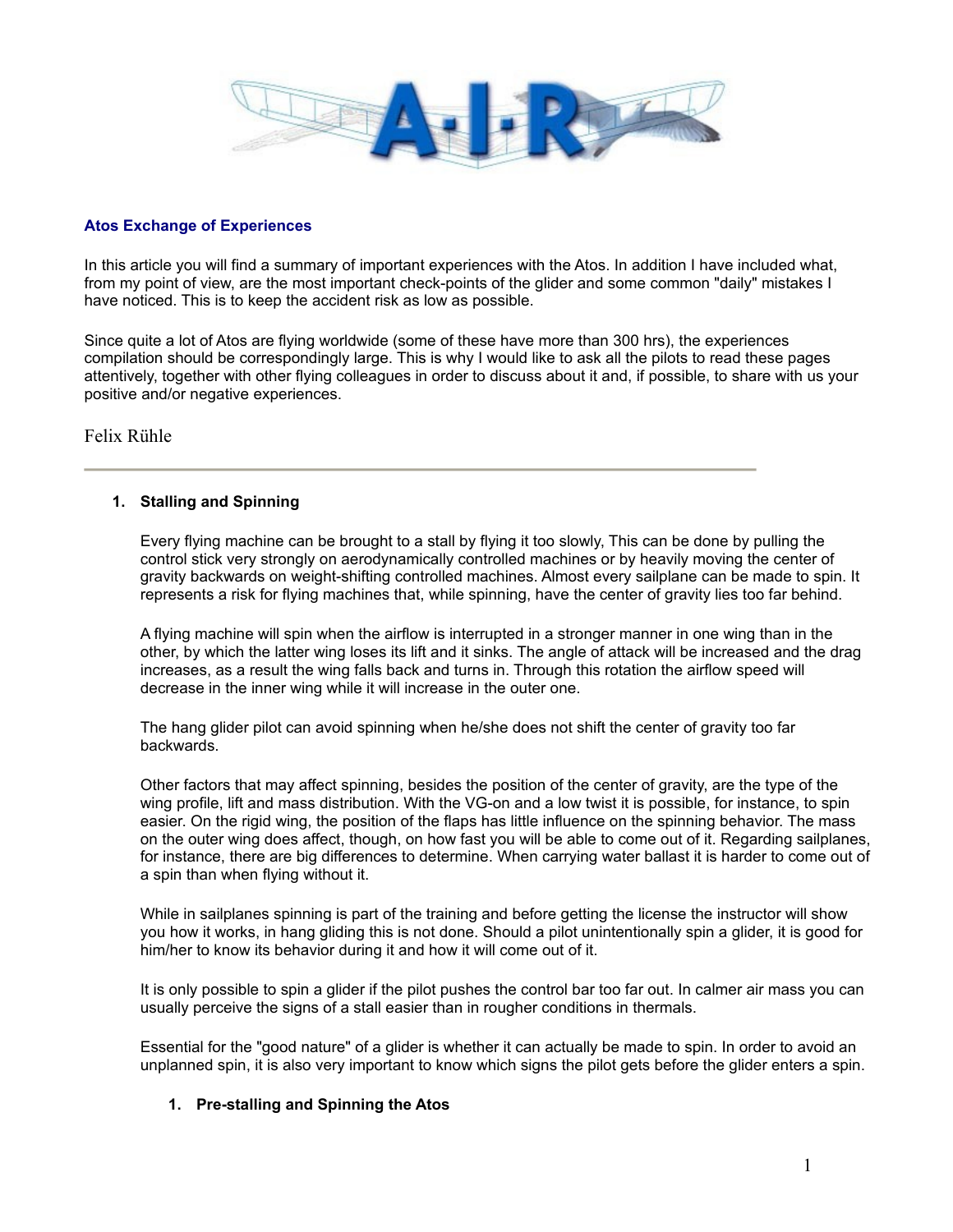## **Influence of the Velocity**

Depending on the load the Atos, at speeds under 39-43 km/h, slowly begins to stall. The sink speed increases, the bar pressure intensifies and the roll response slows down. The control bar is, depending on the pilot's height, roughly in front of his/her head. With this flight speed it is possible to thermal. The pilot has, though, limited maneuvering capability, higher sink and a smaller clearance to stall (mostly soft dive in) in more turbulent air.

At, approx., 29-32 km/h (depending on the load and the flaps) the sink strongly augments and the bar pressure will be significantly higher. The glider loses the "direction stability" which means it must be kept on course using the spoilers. Otherwise, it lightly drops a wing and picks up speed. At this point your arms should be almost stretched out. If you try to stop the wing dropping in curve by pushing further out, the inner wing may stall and make the glider spin. Best way to get out at this point is to move the bar back to neutral or pull and move to the higher side.

This sounds maybe strange for pilots used to planes with ailerons. Trying to get out of a slow turn with aileron controlled plane, the aileron at the inner (lower) wing goes down which increase the drag at this wing and which reduce the max. angle of attack before stalling. This means trying to go out of a turn with the aileron flying closed to stall can start a spin. Better way here is to get speed first and stop getting into the turn with the side rudder.

Getting out of a turn with a spoiler controlled wing, you increase the drag and degrease the lift at the outer or higher wing, the inner wing moves forward and the angle of attack decrease at this side. Both effects help to avoid spinning.

Trying to tighten a slow turn has the opposite effect. You degrease the velocity at the inner wing cause of the deflected spoiler there and increase the angle of attack at this wing which makes separation of the airflow and entering into a spin possible.

During tests two different types of spins have been observed.

The glider spins with low speed and turn quite flat and slow. One way to stop this first type of spin, is to move the control bar to neutral and the glider will then stop the turn picking up speed by droping the nose slightly. The loss of altitude is minimal and some pilot maybe will not know, was this a spin or not.

In the second type, one wing will stall decisively. The glider will turn approx. half or three quarter of a turn and the wing leans towards the nose. This will happen so fast when the spin has started that the pilot has no time to react. The glider starts to dive with the nose down. During the tests the control bar was moved to neutral or slightly pulled in after entering into the spin.

# **Spinning the ATOS s**

With the small Atos (ATOS s) it was possible to spin stable with full deflected flaps. The rotation was not as fast as with the Atos. To exit the spin you should pull the control bar in, by which the rotation quickly stops and the Atos dives lightly (This was done during certification test and after getting certification several times). With the other flap settings the bank angle when stalling gets flatter. With higher flaps deflection, the control bar position in trim speed is further back than with less flap deflection. This makes pushing out at landing easier and has to be considered while thermaling or doing the landing approach.

With full flaps deflection the pre-stall starts with the control bar a bit in front of your head. Until the possible spin (arms almost stretched out) the bar pressure decisively augments and the glider increasingly loses "direction stability". One wing drops and if you try to stop it by pushing the bar further out, it will begin to spin. In practice, it can happen unintentionally, for instance, when you turn in the typical hang gliding way where the already slow flying wing just needs a little "kick" to stall. The DHV tests have demonstrated that the Atos has no aptitude (pre-disposition) for spinning which means, that there are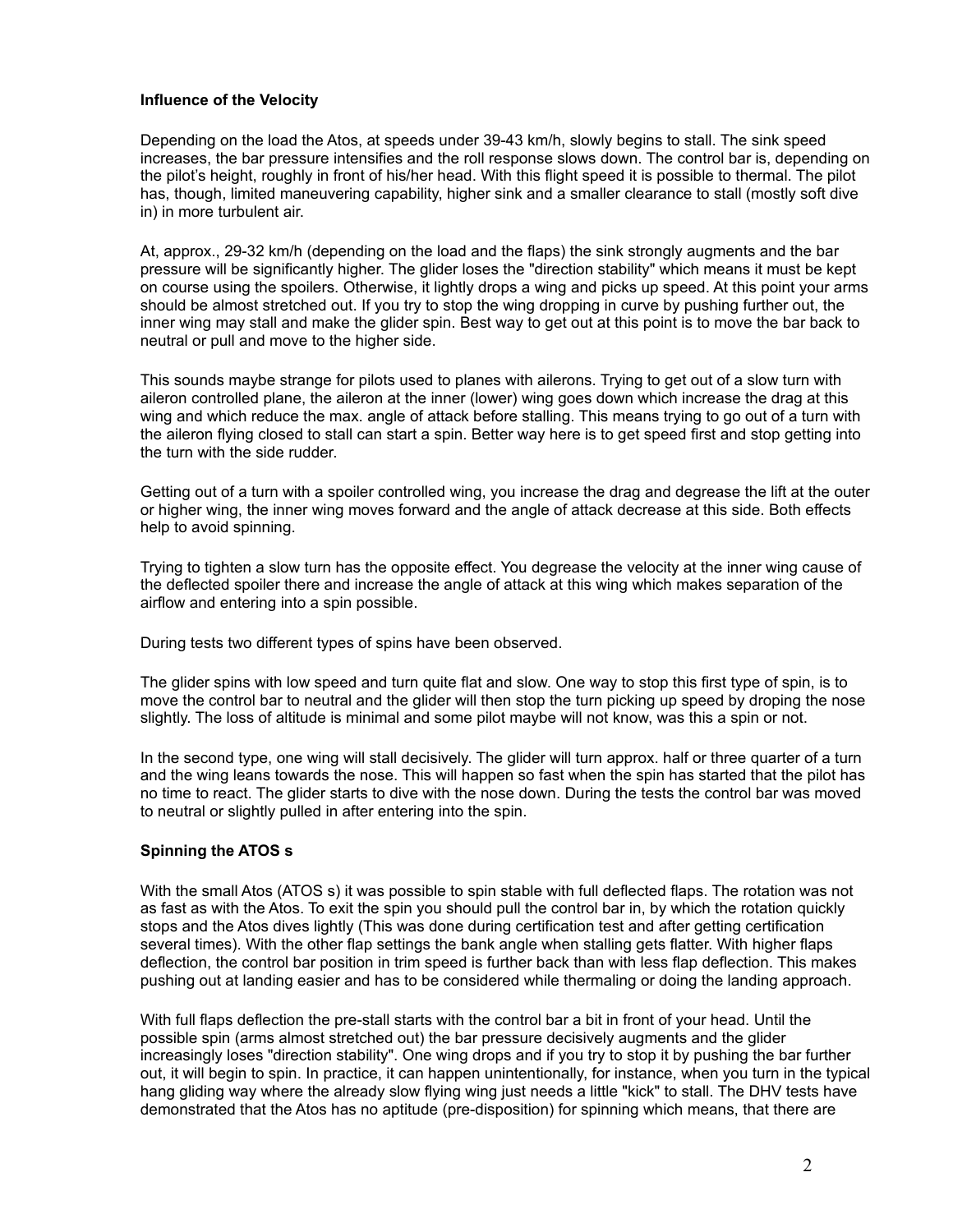enough signs present before the stall and spinning but this means not that it is not possible to spin!

When the Atos is trimmed slowly, you only need to push, with much less strength compared to a fast trimmed glider, to reach the stall. The Atos should be trimmed in such a way (it depends on the pilot's weight) that, during thermaling you should not need to pull in or push out flying the right speed (see below). Whoever is used to pushing-out while thermaling should move the hanging point forward.

In spite of several pilots not succeeding to intentionally spin the glider; this does not mean that with a small influence from turbulence and the same reactions from the pilot, it would be impossible to make the glider spin with the same pilot reaction!

## **2.2. Pre-stalling and Spinning the Exxtacy**

Its pre-stall characteristics are similar to those of the Atos; the Exxtacy forms part of the wings that I know best. In a flat spin if you push further out it makes ¾ of a turn very fast and the rotation stops with the nose down and a dive. This rotation is so fast that, as soon as the glider suddenly starts to turn away, the pilots cannot do anything to influence it. The spin was so hard that no test pilot liked to do it a second time.

Due to these harsh reactions the control bar was subsequently set so far in front that, with his/her hands on the bar an average sized pilot could not spin it. The small Exxtacy behaves in a similar way. Since it has the control bar behind the one of the bigger glider, because it was designed for smaller pilots, it is possible to spin it.

### **3. Conclusions for the Pilots**

Each pilot should test, in calm conditions and with enough height above the ground (approx. 800 mts), how far it is possible to push the bar out, before any signs of a stall are noticeable, as described above. If the glider tends to dive or drop a wing, the bar should be let loose and must not be pushed further out.

You may ask why spins are not intentionally practiced. During intentionally spinning flexible wings several accidents have happened. Weather conditions and pilot weight may cause different spinning behavior.

From my point of view it is very important to know at which control bar position the stall begins and how it announces itself, in order to stay away from this position during your flight. This is why when a stall begins the control bar should be moved to the neutral position. Should the Atos drop a wing during thermaling due to a stall, the best way to avoid a spin is to pull the bar in **and** at the same time shift your weight to the opposite side. If you are already in a spin, the fastest way to come out of it is by pulling the bar in (little bit more than neutral position).

It is very important for every pilot to fly with an anemometer, in order to be able to control your airspeed.

According to my own experience and those I've shared with other pilots, the airspeed cannot be accurately estimated. In more turbulent conditions usually you thermal at a higher speed than what you think. Flying too fast, in this case, decreases the climb rate. The opposite situation happens, at least, as often: if you thermal too slowly, the performance will be reduced and, at the same time, the safety reserve will decrease in a fatal way, as it has been described above (see previous information and following one too).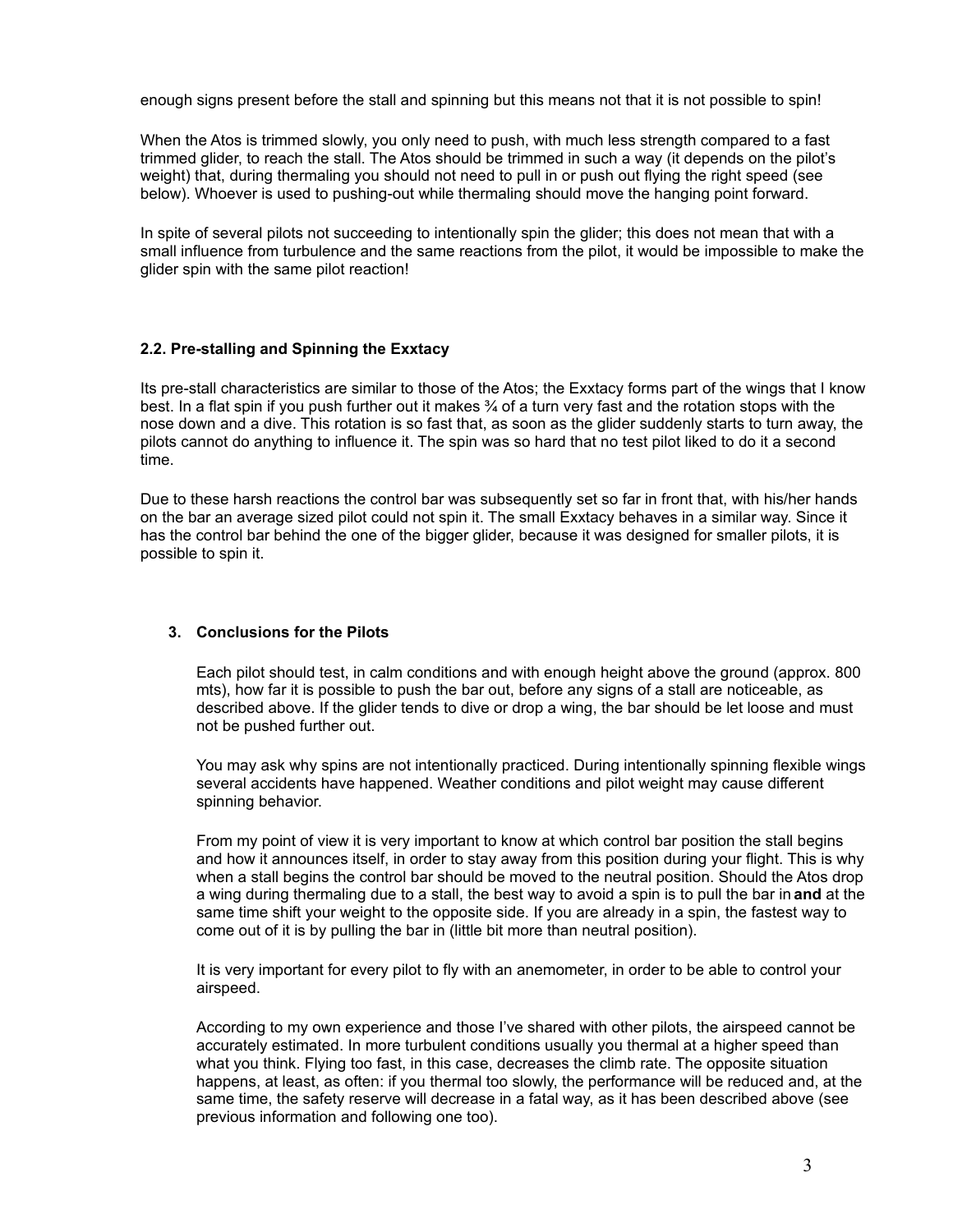# **4. Constructive Modification Possibilities.**

It is possible to set the control bar further in front by modifying the under wires, so that the push out range will be minimized. Compared to the Exxtacy, the bar on the Atos during thermaling is set approx. 15-20 cm further backwards. Many Atos pilots felt more comfortable with this setting.

Using an alternative A-frame (apt for already existing Atos too) is presently being tested. This A-frame is somewhat bigger and it makes it easier to hook-in. In order to change your velocity with this new A-frame, you will need to make bigger shifts. The control bar setting, at trim speed, will be further in front.

# **2. Tuck**

Often we have heard that rigid wings don't tuck. The DHV, under the guidance of Martin Jursa, performed drop tests with flex wings. A weight was fixed on the glider, which simulated the pilot's weight so the glider would fly at trim speed; the glider was then dropped at different angles of attack. It was amazing that the glider, already at small angles of attack, would dive radically and/or even tumble. The Exxtacy that was also tested dove quite fast and even tumbled just like the flex wing. The rotation started very fast and it would increasingly slow down until it came out of the inverted position and quickly re-acquired its normal flying position. A stable tuck, where the glider tumbles several times, could not be observed. The cause of this, compared to the flex wing, could be that the lying pilot's center of gravity is closer to the wing through the smaller A-frame which acts in a positive manner, as well as the minimal deformation of the outer wing.

Generally it is possible to tumble every flex and rigid wing, still the following factors may have an influence.

The further back the center of gravity is, the easier the wing will tumble (less damping by rotation around the lateral axis as with the bare pulled in). Substantial dive damping like, for instance, with the use of a rear stabilizer or by setting the center of gravity further in front, is favorable. Hanging closed to the wing with a short A-frame is favorable too, cause the mass moment of inertia is low.

Turbulence, relative to airspeed, should be low. If the pilot flies with, for example, 45 km/h a wind sheer of 20 km/h can reduce his airspeed in the worst case, to 25 km/h. In an other case if the pilot, flying that slow, encounters a strong lifting or sinking air mass of 45 km/h, the angle of attack will change about 45° which, in any way, means a stall. If the speed is higher and the glider is flying fast enough, in the first case, there could still be enough airspeed left; in the second case, the change in the angle of attack would be smaller. In both cases the extra speed would prevent a stall situation.

All the competition pilots we questioned reported that the Atos showed more damping when flying in turbulent air, as their previous flex wings. All in all the pilots reported that flying rigid wings, especially in turbulent conditions, made them feel safer.

Nevertheless, Atos and other rigid wings have tumbled. One pilot was thermaling at 30-35 km/h in strong lift and probably fell out of the thermal. At this point the glider tumbled forward. The pilot deployed his emergency parachute and landed safely. Two other cases where reported in similar non-flyable conditions, in extremely strong turbulence; one in presence of Mistral wind in southern France and the other one flying on the lee side in Wallis (Switzerland, Fiesch region) with very strong NW-wind. In both cases, the glider tumbled forward but, eventually, it returned to its normal flying position. Both pilots ended their flights unharmed and their wings without damages.

# **1. Recommendations for Pilots**

The more turbulence you encounter, the faster you should fly. This has the advantage that the changes in the angle of attack caused by turbulence will be diminished and you will not fall below the minimum velocity (see above). Flying faster is safer ,even if you don't expect turbulence it can suddenly appear that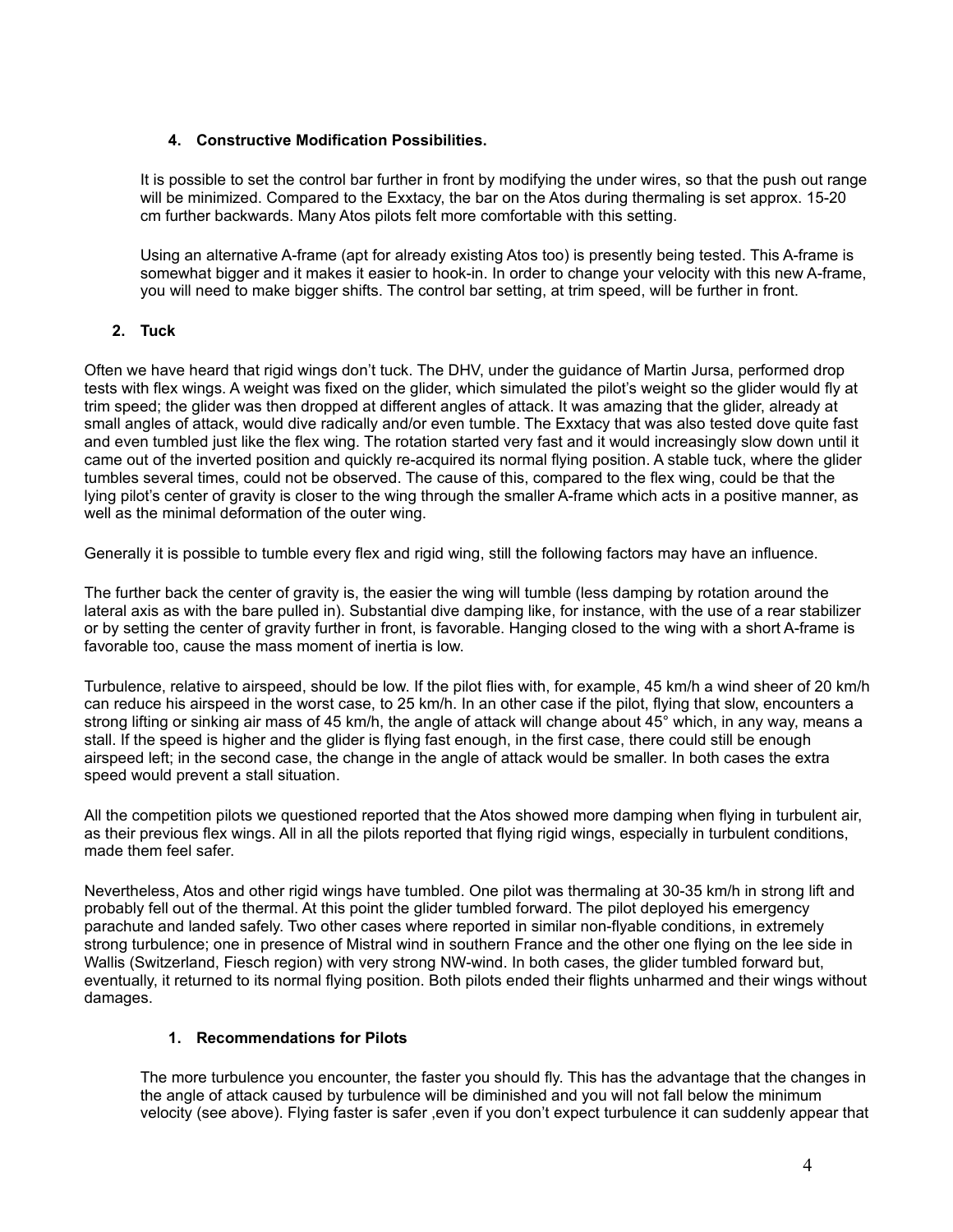you fly into turbulent air.

If it is turbulent and the thermals quite narrow, thermaling with high bank angle has been proven the best. Thereby, you will stay in the core of the lift and will not end up easily in the turbulent downwind area (surrounding the lift). In addition, when thermaling steeply you should fly with extra speed in order to maintain your wing load high (better stability) and the center of gravity will be further in front (greater damping). If the load factor is shortly reduced, the pilot can briefly add some quick spoilers deflection since, especially at higher speeds, the spoilers create a strong pitch up moment which will get you back into place.

Thermal with about 5° flap deflection when you expect turbulence.

Flying with flap 5° makes it easier to fly fast as with more flap deflection. Additionally the pitch characteristic of the glider is more constant as with more flap. The roll rate is slower as with more flap but due to the higher speed you have a better control and the influence from turbulence is less.

## **3. Recommendations from A-I-R and Other Atos Pilots.**

Enclosed you will find the initial notes of a compilation of occurrences submitted by Atos' pilots which appear, and we consider, to be of great importance.

## **1. Recommended flight speeds in thermaling**

In completely calm conditions and sufficient height above ground:

## **Approximately 39-42 km/h** (minimum sink)

In average lift, light turbulence or calm conditions when flying close to the slope:

### **Approximately 50-55 km/h**

In stronger turbulence and strong lift:

### **Approximately 55-70 km/h**

#### **Note:**

These values have been collected through verbal reports of several pilots who fly very often with their Atos, and often in competition as well. Please note that depending on the way of fixing of the anemometer to your glider, different values may be attained.

My opinion is that it is best to check by yourself, with enough height and in calm conditions, below which speed the sink rate increases and at which speed it decreases. This way you will be able to get your flight speed for minimum sink. The advantage of doing it yourself is that the error of your anemometer will be taken into consideration.

The speed of min. sink should be your minimal speed when thermaling. Flying slower not only diminishes the performance but also the safety reserves. When flying in turns the glider needs to have more lift, since one portion of this lift must work against the centrifugal forces. This extra lift must be considered by increasing the speed.

### **Example:**

The minimum sink of the Atos in straight flight is at 42 km/h, with a 30° bank angle the minimum sink is at approx. 45 km/h, with a bank angle of 45° at 50 km/h and with 60° bank angle at approx. 59 km/h.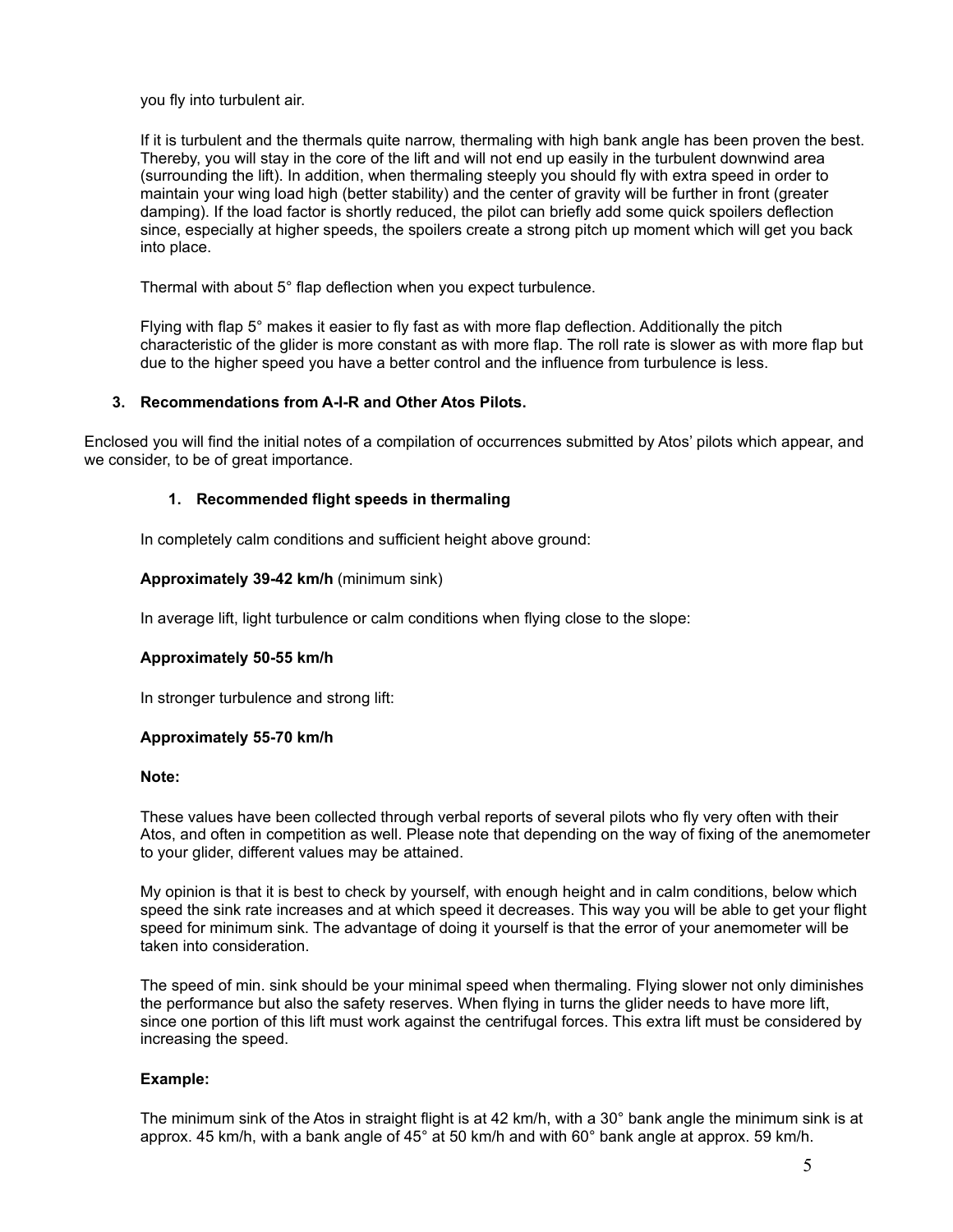Correspondingly the stall speed is higher at higher bank angle. Flying slower will cost performance. In turbulent conditions the speed must be additionally increased.

# **2. Take Off**

- It is important to control you flap setting (about 15-20°). This means that the knot on the cord that with 0° flaps is in the clam, should be in the middle between the first and second speedbar bent, in take off setting (rope is pulled out about 16 cm).
- Before your take off run check once again, by moving the A-frame and pulling the spoilers totally, if steering is light and if the wings are leveled. In addition take a look to one wing to be sure the wing is leveled.
- Start your run with a flat angle of attack. The wing tips will have more free space regarding the ground and the glider will react better to any corrections. Before your first flight or when feeling unsafe, practice your run in a flat field with different wind conditions!
- Especially when you need to make steering corrections, as you are taking off make sure to have some extra speed (pitch up moment of the spoiler).

# **3. Landing**

- With full flaps, don't do any harsh steering. If possible, check the flight behavior with full flap with enough altitude and different speed to get practice.
- When changing your hands' position make sure to have extra speed. Grab the lower part of the downtubes; if you put your hands too far up you won't be able to maintain the necessary speed. It also helps to have the glider trimmed a bit faster.

# **4. Check**

# **1. Steering**

 $\circ$  You should be able to steer quite easily (lightly). Regularly check your cables and pulleys to see how worn out they are and, in case of damage, replace them. All bolts are secured with safety laquer; when you change one, use new safety laquer.

# **2. Nose Fitting**

 $\circ$  After a nose-in (crash with the nose), you must check the nose fitting. The screw-fitting may bend, the flap lever's hook can be damaged and/or the nuts can be bent.

# **3. Sail**

- $\circ$  Every time you assemble and disassemble your glider make sure that the sail is tight enough and, if necessary, adjust it. This applies for the wing tips, carbon ribs and the fixing mechanism to the keel (straps and rings).
- $\circ$  Check your sweep: If the webbing connection get stretched during the time the sweep back of the wing get less. Note: Adjusting the wing with more sweep didn't change much, too less sweep can cause safety problems. If you have to readjust this the rope which mark the sweep dimension at the keel should be 1-2cm more in the rear to be sure you are on the save side. How to measure: Connect fish cam of rib no.9 with a rope from one side to the other/ hold the keel in water level/ the rope should touch the keel at a point were a mark is or 2cm further back/ the mark is 2285mm from the front edge of the upper plate which connects the spars.
- $\circ$  The flaps has to be fixed at the trailing edge in a way, that the outer side of the flap is in line with the trailing edge of the sail. If you readjust this fix the flap about one ore two cm more inside cause they will move out little bit till the velcro connection is stretched.